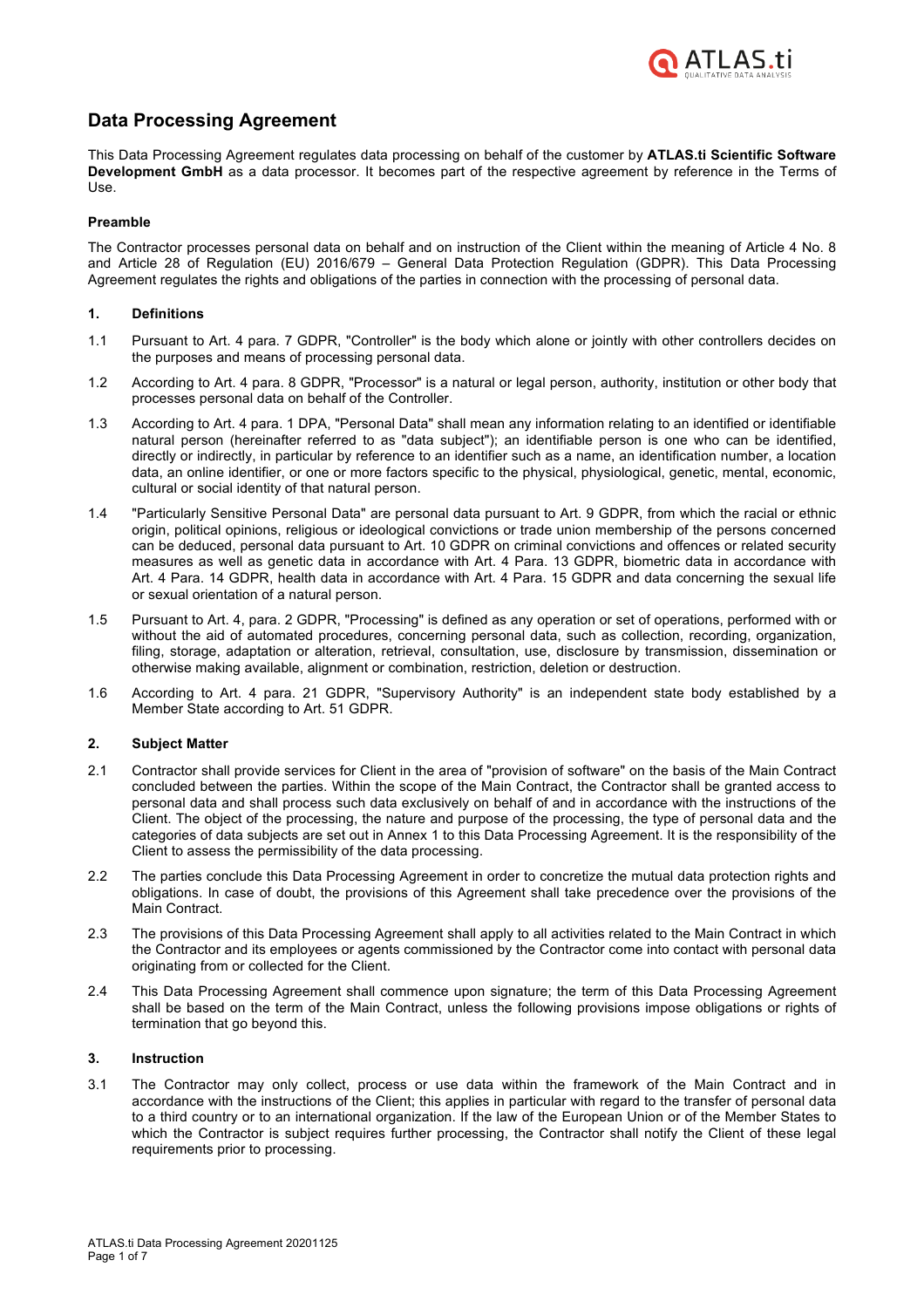

- 3.2 The Client's instructions are initially set out in this contract and may subsequently be amended, supplemented or replaced by individual instructions in writing or in text form (individual instructions). The Client is entitled to issue corresponding instructions at any time. This includes instructions regarding the correction, deletion and blocking of data. Oral instructions must be confirmed immediately in writing or in text form.
- 3.3 All instructions issued must be documented by both the Client and the Contractor. Instructions that go beyond the performance agreed in the Main Contract will be treated as a request for a change in performance.
- 3.4 If the Contractor is of the opinion that an instruction of the Client violates data protection regulations, the Contractor must inform the Client of this immediately. The Contractor is entitled to suspend the execution of the instruction in question until it is confirmed or amended by the Client. Contractor may refuse to carry out an obviously illegal instruction.

### **4. Data Categories, Data Subjects**

In the course of the execution of the Main Contract, the Contractor shall be granted access to the personal data specified in **Appendix 1.** The data subjects affected by the data processing are also defined in **Appendix 1.**

### **5. Obligations of the Contractor**

- 5.1 The Contractor is obliged to observe the legal provisions on data protection and not to pass on information obtained from the Client's sphere to third parties or to grant third parties access to such information. Documents and data must be secured against unauthorized access, taking into account the state of the art.
- 5.2 Within its area of responsibility, the Contractor shall design the internal organization in such a way that it meets the special requirements of data protection. The Contractor shall take all necessary technical and organizational measures for the appropriate protection of the Client's data in accordance with Art. 32 GDPR, in particular at least the measures listed in **Appendix 2**. The Contractor reserves the right to change the security measures taken, whereby he shall ensure that the contractually agreed level of protection is not compromised.
- 5.3 The persons employed by the Contractor in data processing are prohibited from collecting, processing or using personal data without authorization. The Contractor shall impose a corresponding obligation on all persons entrusted by him with the processing and fulfilment of this contract (hereinafter referred to as employees) (obligation of confidentiality, Art. 28 para. 3 lit. b GDPR) and shall ensure compliance with this obligation with due care. These obligations must be formulated in such a way that they remain in force after the termination of this contract or the employment relationship between the employee and the Contractor. On request, the Client must be provided with suitable evidence of the obligations in a suitable manner.

### **6. Information Duties of the Contractor**

- 6.1 In the event of malfunctions, suspicion of data protection violations or breaches of contractual obligations on the part of the Contractor, suspicion of security-related incidents or other irregularities in the processing of personal data by the Contractor, persons employed by the Contractor within the scope of the order or by third parties, the Contractor shall inform the Client immediately in writing or in text form. The same applies to audits of the Contractor by a data protection supervisory authority. The notification of a violation of the protection of personal data shall contain at least the following information:
	- a) a description of the nature of the breach of personal data protection, including, as far as possible, the categories and the number of data subjects, the categories and the number of personal data records concerned
	- b) a description of the measures taken or proposed by the Contractor to remedy the breach and, where appropriate, measures to mitigate its possible adverse effects
- 6.2 The Contractor shall immediately take the necessary measures to secure the data and to mitigate possible adverse consequences of the affected parties, shall inform the Client thereof and request further instructions.
- 6.3 Furthermore, the Contractor is obliged to provide the Client with information at any time, insofar as the Client's data is affected by a violation pursuant to Clause 6.1.
- 6.4 If the data of the Client are endangered at the Contractor by seizure or confiscation, by insolvency or composition proceedings or by other events or measures of third parties, the Contractor has to inform the Client immediately, unless this is prohibited by court or official order. In this context, the Contractor shall immediately inform all competent authorities that the authority to decide on the data lies exclusively with the Client as the Controller.
- 6.5 The Contractor shall inform the Client without delay of any significant change in the security measures pursuant to Clause 5.2.
- 6.6 The Client must be informed immediately of any change in the person of the data protection officer/contact person for data protection.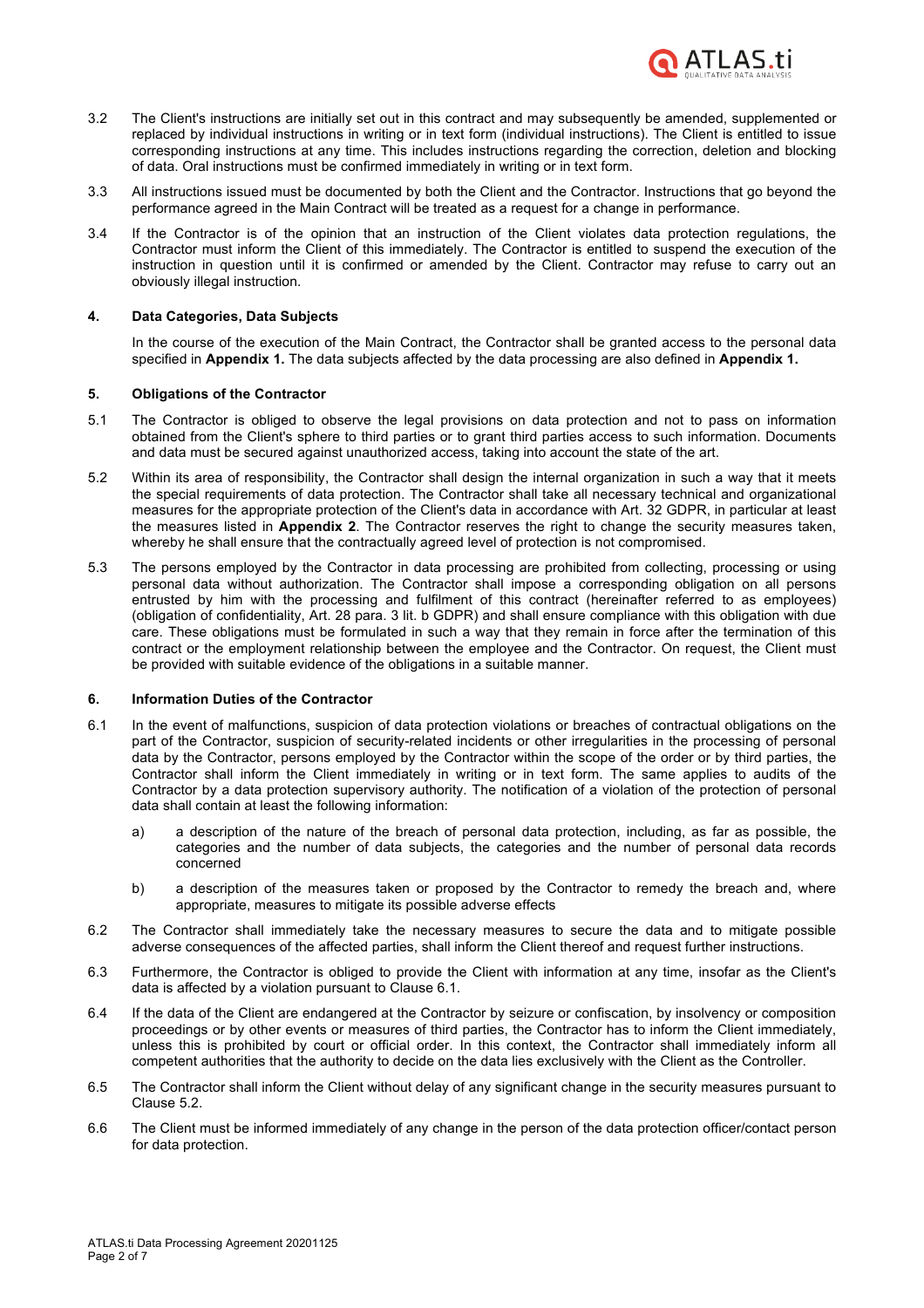

- 6.7 The Contractor and, if applicable, his representative shall keep a register of processing activities carried out on behalf of the Client, which shall contain all the information required by Art. 30 para. 2 GDPR. The list shall be made available to the Client on request.
- 6.8 The Contractor shall cooperate to an appropriate extent in the preparation of the list of procedures by the Client. The Contractor must provide the Client with the necessary information in a suitable manner.

### **7. Audit Rights of the Client**

- 7.1 The Client has the right to check at any time to the extent necessary that the Contractor complies with the statutory provisions on data protection and/or the contractual provisions agreed between the parties and/or the Contractor's compliance with the Client's instructions. The Contractor is entitled to prove the compliance with the obligations laid down in this Data Processing Agreement by suitable means, including self-audits, certificates, etc.
- 7.2 The Contractor is obliged to provide information to the Client to the extent that this is necessary to carry out the inspection as defined in paragraph 1 above.
- 7.3 If necessary in individual cases, the Client may demand an inspection of the data processed by the Contractor for the Client and of the data processing systems and programs used.
- 7.4 After prior notification and with a reasonable period of notice, the Client may carry out the inspection within the meaning of paragraph 1 at the Contractor's premises during normal business hours. In doing so, the Client shall ensure that the inspections are only carried out to the extent necessary to avoid disproportionately disturbing the Contractor's business operations. The parties assume that an inspection is required at most once a year. Further inspections shall be justified by the Client, stating the reason. In the case of on-site inspections, the Client shall reimburse the Contractor for the expenses incurred, including personnel costs, for the supervision and accompaniment of the inspectors on site to a reasonable extent. The bases for the calculation of costs will be communicated to the client by the Contractor before the inspection is carried out. The Contractor may make the controls dependent on prior notification with an appropriate lead time and on the signing of a confidentiality agreement. If the inspector commissioned by the Client is in a competitive relationship with the Contractor, the Contractor has a right of objection.
- 7.5 At Contractor's option, proof of compliance with the technical and organizational measures may also be furnished, instead of an on-site inspection, by the submission of a suitable, up-to-date audit certificate, reports or report extracts from independent bodies (e.g. auditors, revision, data protection officer, IT security department, data protection auditors or quality auditors) or suitable certification, if the audit report enables the Client to satisfy itself in a reasonable manner that the technical and organizational measures in accordance with **Appendix 2** to this Data Processing Agreement are being complied with. If the client has reasonable doubts about the suitability of the test document within the meaning of sentence 1, an on-site inspection can be carried out by the Client. The Client is aware that an on-site inspection in data centers is not possible or only possible in justified exceptional cases.
- 7.6 In the event of measures taken by the supervisory authority against the Client within the meaning of Art. 58 GDPR, in particular with regard to duties of information and control, the Contractor shall be obliged to provide the Client with the necessary information and to enable the respective competent supervisory authority to carry out an on-site inspection. The Client shall be informed by the Contractor about corresponding planned measures.
- 7.7 The Contractor shall prove to the Client the obligation of the employees according to Clause 5.3 upon request.

### **8. Use of Subcontractors**

- 8.1 The Contractor is entitled to use subcontractors for the processing of Client's data. The Contractor must carefully select the subcontractors and check before the order is placed that they can comply with the agreements made between the Client and the Contractor. In particular, the Contractor shall check in advance and regularly during the term of the contract that the subcontractor has taken the technical and organizational measures required under Art. 32 GDPR for the protection of personal data
- 8.2 The Client agrees that the Contractor use further subcontractors or replace subcontractors if necessary. Contractor shall inform Client of such changes within a reasonable period of time in advance in electronic form. The Client may object to the change for good cause within a reasonable period determined by Contractor at its reasonable discretion. If no objection is made within this period, the consent to the change shall be deemed to have been given.
- 8.3 The Contractor is obliged to obtain confirmation from the subcontractor that the latter has designated a data protection officer in accordance with Art. 37 GDPR, provided that the subcontractor is legally obliged to designate a data protection officer.
- 8.4 Contractor shall ensure that the provisions agreed in this Data Processing Agreement and any supplementary instructions of the Client shall also apply to the subcontractor.
- 8.5 The Contractor is in particular obliged to ensure by contractual provisions that the audit rights of the Client and supervisory authorities also apply to the subcontractor and that corresponding control rights are agreed by the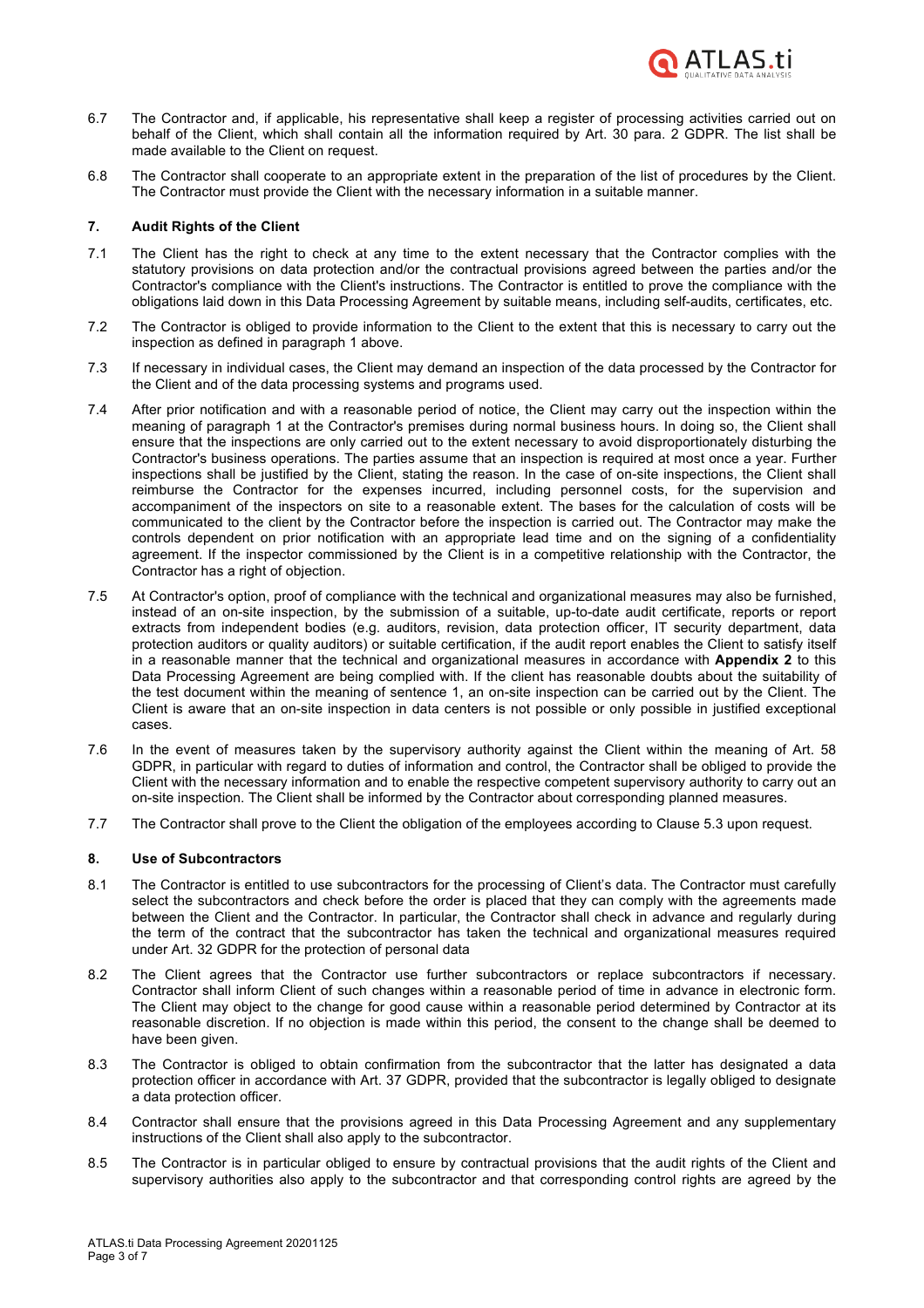

Client and supervisory authorities. In addition, it shall be stipulated in the contract that the subcontractor shall tolerate these control measures and any on-the-spot checks.

8.6 Subcontracting relationships within the meaning of paragraphs 1 to 5 shall not be deemed to be services which the Contractor uses from third parties as a purely ancillary service in order to carry out the business activity. These include, for example, cleaning services, pure telecommunications services without any specific reference to services which the Contractor provides for the Client, postal and courier services, transport services, security services. The Contractor is nevertheless obliged to ensure, also in the case of ancillary services provided by third parties, that appropriate precautions and technical and organizational measures have been taken to ensure the protection of personal data. The maintenance and servicing of IT systems or applications constitutes a subcontracting relationship and data processing on instruction within the meaning of Art. 28 GDPR requiring approval if the maintenance and testing concerns such IT systems which are also used in connection with the provision of services for the Client and if personal data processed on behalf of the Client can be accessed during maintenance.

### **9. Data Subject Rights**

- 9.1 The Client is solely responsible for safeguarding the rights of the data subjects. The Contractor supports the Client as far as possible with suitable technical and organizational measures in the fulfillment of the Client's obligations according to Art. 12 - 22 as well as 32 and 36 GDPR.
- 9.2 If a data subject asserts rights, such as the right to access/information, correction or deletion of his/her data, directly against the Contractor, the Contractor does not react independently, but refers the data subject to the Client immediately and waits for the Client's instructions.

### **10. Confidentiality Obligations**

- 10.1 Both parties undertake to treat all information received in connection with the execution of this Data Processing Agreement as confidential for an unlimited period of time and to use it only for the execution of this Data Processing Agreement and/or the Main Contract. Neither party shall be entitled to use this information in whole or in part for purposes other than those just mentioned or to make this information available to third parties.
- 10.2 The above obligation shall not apply to information which one of the parties has demonstrably obtained from third parties without being obliged to maintain secrecy or which is publicly known.

### **11. Termination**

After termination of the Main Contract or at any time at the request of the Client, the Contractor shall return to the Client all documents, data and data carriers provided to the Contractor or - at the request of the Client, unless there is an obligation to store personal data under Union law or the law of the Federal Republic of Germany delete them. The deletion must be documented in a suitable manner and proof must be provided upon request.

#### **12. Final Provisions**

- 12.1 The parties agree that the defence of the right of retention by the Contractor (according to § 273 BGB) with regard to the data to be processed and the associated data carriers is excluded.
- 12.2 Changes and amendments to this Data Processing Agreement and all of its components including any assurances given by the Contractor - require a written agreement, which may also be in electronic format (text form), and the express indication that this is a change or amendment to this Data Processing Agreement. This also applies to the waiver of this formal requirement.
- 12.3 Should individual provisions of this agreement be or become invalid or unenforceable in whole or in part, the validity of the remaining provisions shall not be affected.
- 12.4 This agreement is subject to German law.

### **Attachments:**

**Appendix 1**: Description of the Processing **Appendix 2:** Technical and Organizational Measures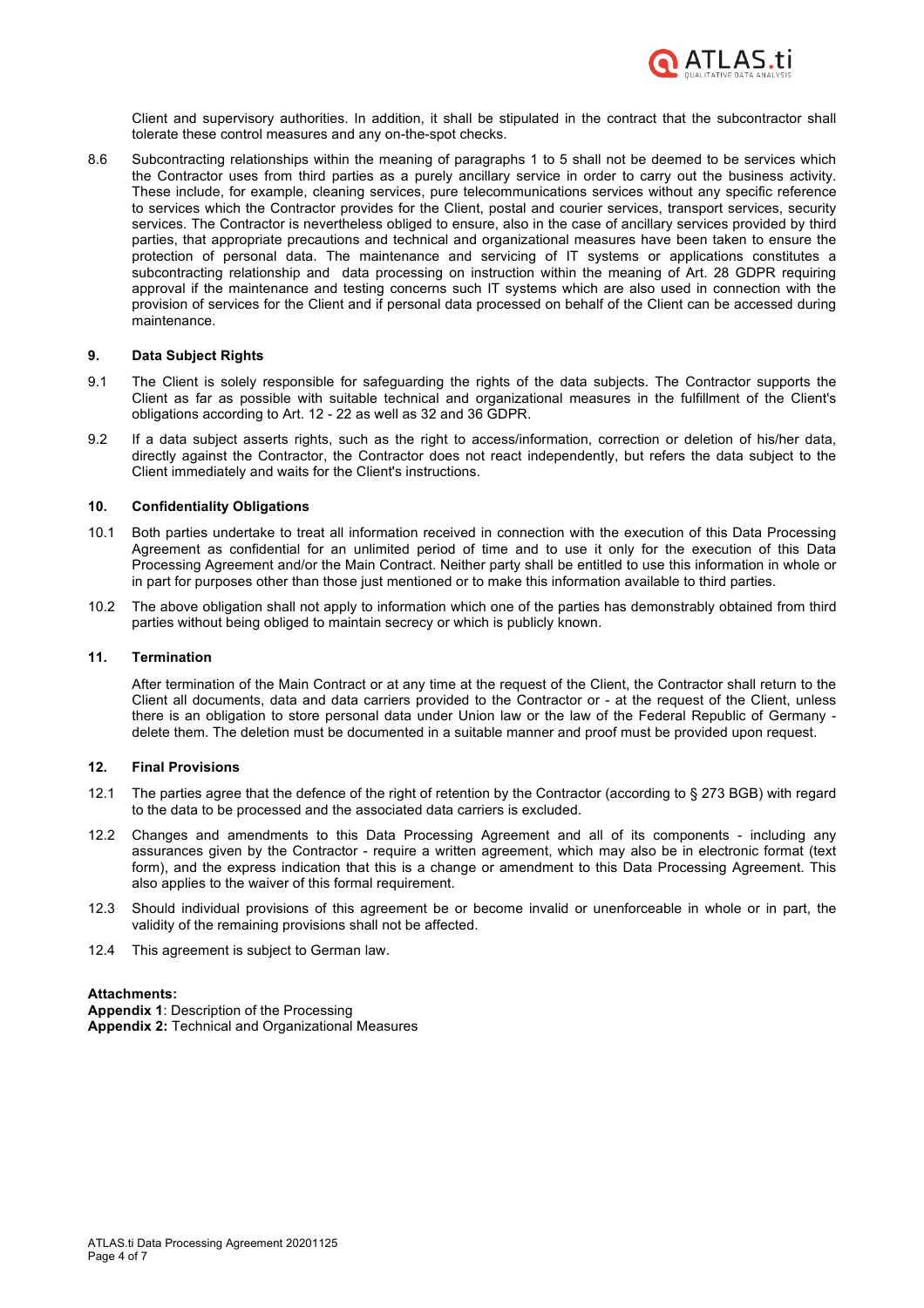

# **Appendix 1: Description of the Processing**

## **1. Scope and Purpose of the Processing**

The Client's order to the Contractor includes the following work and/or services:

*Provision of the Contractor's data analysis platform as SaaS*

## **2. Type(s) of Personal Data**

The following types of data are regularly subject to the data processing:

*Data which the Client analyzes or processes using the Contractor's data analysis platform and the nature of which is determined by the Client at his own discretion and which may, for example, particularly include data on entities and projects of the Client, test persons, patients and other participants and affected persons within the framework of scientific studies and research projects.*

### **3. Categories of Data Subjects**

Data subjects affected by the data processing:

*Categories of data which the Client analyzes or processes using the Contractor's data analysis platform and whose categories the Client determines at its own discretion and which may include, for example, the following categories of data: First name and surname, contact data, medical data, genetic data, biometric data, other special categories of personal data, data on living habits and other circumstances, information from interviews, customer feedback and behavioral data.*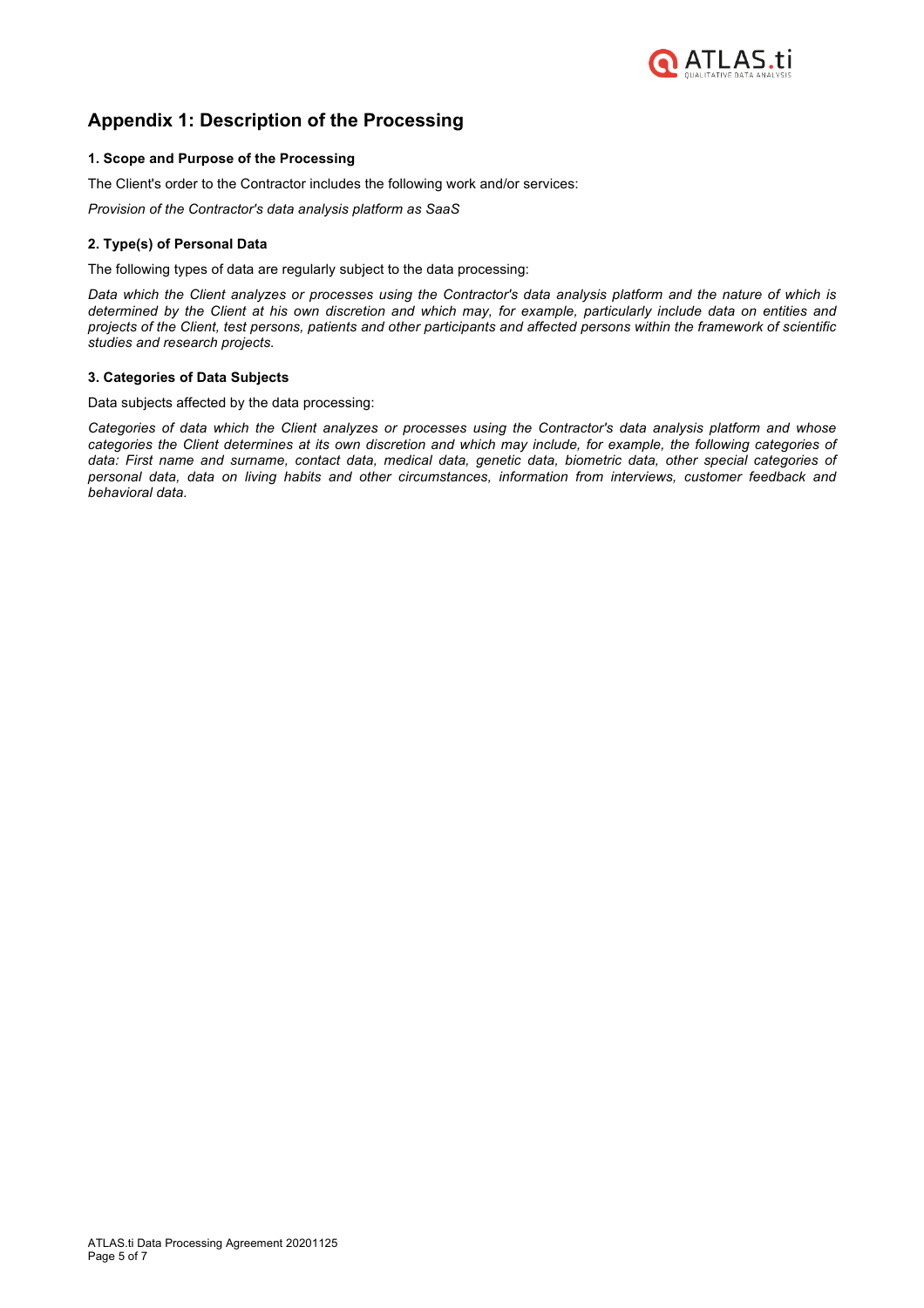

# **Appendix 2: Technical and Organizational Measures**

# **1. Confidentiality (Article 32 (1) lit. b) GDPR)**

## **a. Physical Access Control**

Measures suitable for preventing unauthorized persons from gaining access to data processing systems with which personal data are processed or used:

- Locking system with code lock
- Security locks
- Key control (key issuance etc.)
- Logging of visitors
- Careful selection of security personnel
- Careful selection of cleaning personnel
- Manual locking system

## **b. System Access Control**

Measures that are suitable to prevent data processing systems from being used by unauthorized persons:

- Assignment of user rights
- Password assignment
- Authentication with username / password
- Use of anti-virus software
- Use of a software firewall

## **c. Data Access Control**

Measures that ensure that those authorized to use a data processing system can only access the data subject to their access authorization and that personal data cannot be read, copied, changed or removed without authorization during processing, use and after storage:

- Administration of rights by system administrator
- Number of administrators reduced to the "bare minimum
- Logging of accesses to applications, in particular when entering, changing and deleting data
- proper destruction of data media (DIN 32757)
- Use of document shredders or service providers
- Logging of the destruction

### **d. Separation Control**

Measures to ensure that data collected for different purposes can be processed separately:

- Logically strictly separated storage of data in different customer systems
- Encryption of data records that are processed for the same purpose
- Providing records with purpose attributes/data fields
- Separation of production and test system

# **2. Integrity (Art. 32 (1) lit. b) GDPR)**

### **a. Transfer Control**

Measures to ensure that personal data cannot be read, copied, altered or removed without authorisation during electronic transmission or during their transport or storage on data carriers, and that it is possible to check and establish to which bodies personal data are to be transmitted by data transmission equipment:

- A transfer of personal data, which is carried out on behalf of customers, may only take place to the extent agreed with the customer or to the extent necessary to provide the contractual services for the customer.
- All ATLAS.ti employees working on a customer project are instructed on the permissible use of data and the modalities of data transfer.
- As far as possible, data will be transmitted to recipients in encrypted form.
- ATLAS.ti employees are prohibited from using private data storage media in connection with customer projects.

### **b. Input Control**

Measures to ensure that it can be subsequently checked and established whether and by whom personal data have been entered, modified or removed from data processing systems:

- Logging of data entry, modification and deletion
- Traceability of input, modification and deletion of data through individual user names (not user groups)